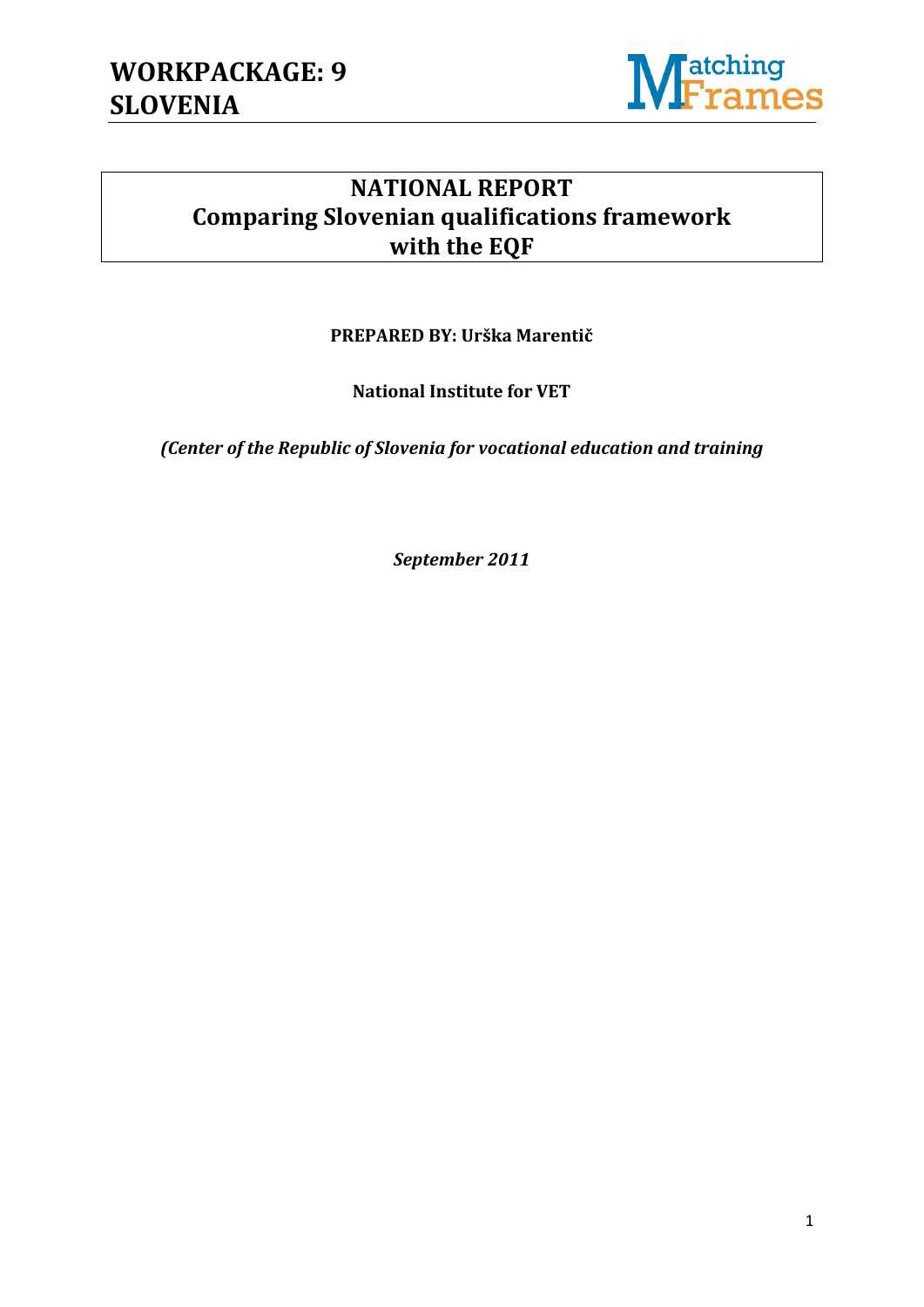

## **Comparing Slovenian qualifications framework with EQF**

The criteria:

### 1) *Targets pursued with the frameworks (political and operative)*

In Slovenia, a consensus emerged between relevant ministries (the Ministry of Education and Sport, the Ministry of Higher Education, Science and Technology, as well as the Ministry of Labour, Family and Social Affairs) and social partners about the need to set up the Slovenian Qualifications Framework.

In January 2010, a National steering committee for referencing NQF levels to the EQF was nominated by the Government. It is composed of representatives of the Ministry of Education and Sport (chair), the Ministry of Higher Education, Science and Technology, Ministry of Labour, Family and Social Affairs, the Institute of The Republic of Slovenia for Vocational Education and Training, Chamber of Commerce and Industry of Slovenia, Chamber of Craft and Small Business of Slovenia, Association of Employers in Small business and Craft, Slovenian Association of Free Trade Unions, Statistical Office of the Republic of Slovenia, Student Organization of Slovenia.

*The National Steering Committee for the SQF* has formal decision making powers when it comes to the development of the SQF. Its basic tasks are:

- appointing the National Coordination Point in accordance with the Recommendation on the European Qualifications Framework;
- preparing the Strategy and referencing procedures of Slovenian qualification levels to the European Qualifications Framework in line with relevant criteria;
- drafting positions for the Consultation Group within the European Commission;
- approving expert groundwork with the view to set up the Slovenian Qualifications Framework;
- drafting guidelines to implementation groups and preparing substantive groundwork for the commitment of earmarked funds from the ESS
- monitoring the process of the establishment of the Slovenian Qualifications Framework and providing for referencing of individual qualification standards.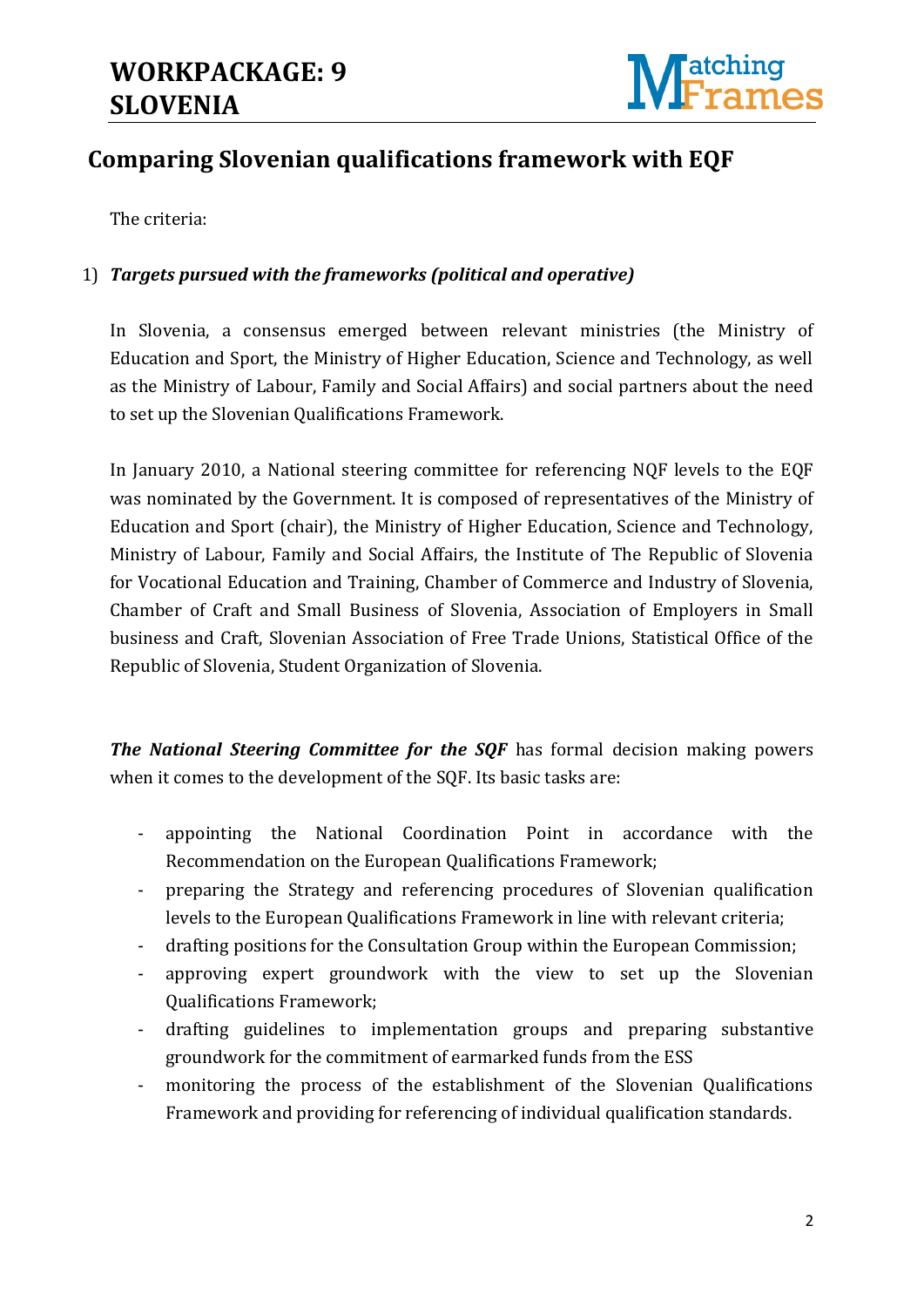

Administrative support is provided by the Institute of the Republic of Slovenia for Vocational Education and Training.

A proposal for a single comprehensive Slovenian qualifications framework has been developed by the National Steering Committee for SQF with the expert group in April 2011. It will include qualifications from VET, HE, general education, adult education as non-formal learning (e.g. NVQ). The proposal was subject of a broad and inclusive consultation process with all relevant stakeholders from education and labour market in spring 2011.

The main purpose of the Slovenian qualifications framework (SQF) is to integrate and harmonise Slovenian qualifications subsystems and enhance transparency, accessibility, progress and quality of qualifications in relation to the labour market and civil society.

The proposal attempts to consider national characteristics of the Slovenian education system and labour market, both in the number of levels set up as in the basic logic behind descriptors allowing for gradation. It is also in conformity with the EQF serving as the basic reference framework for the EU Member States. In the light of expected labour market trends, the expert group included also the National Vocational Qualifications in the framework as they might prove to be an important complement to formal learning paths in the following period. This approach was adopted and therefore the SQF "provides the reference level for resolving problems pertaining to inadequate cooperation between the VET system and certification system as well as for the assessment and recognition of non-formal and informal learning" (Cedefop, 2009, p. 79, 80).

Thus, the proposed qualifications framework in the first place pursues the objective of transparency of qualifications systems in the state by taking into consideration the national context, notably drawing inspiration from KLASIUS. KLASIUS stands for the Classification System of Education and Training used for recording, collecting, processing, analysing, transmitting and disseminating statistical and analytical data which are important for monitoring socio-economic and demographic situation and trends in the Republic of Slovenia.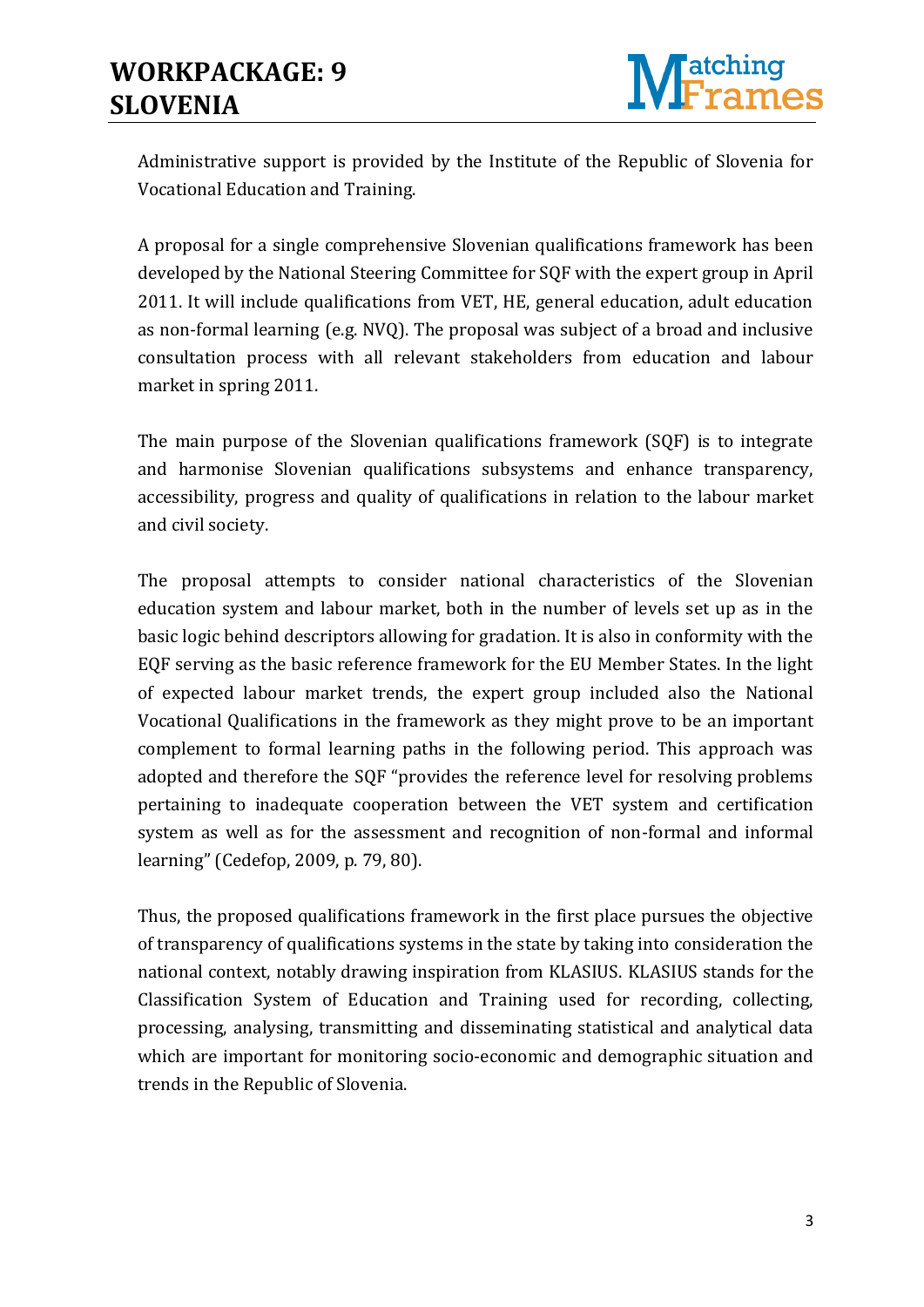

In the light of its position within the system and its application, the framework can also accomplish other tasks:

- a) better quality and performance of the education and training system;
- b) providing for international comparability of national qualifications and for assessment of international qualifications;
- c) improving transfer possibilities between different education systems, primarily between the education system and labour market;
- d) evaluating and recognizing learning outcomes in less formalized learning settings, especially if such a setting has a very positive influence on the level of acquired competences;
- e) enhancing regulation on work flexibility in respect of the social and economic situation, notably for retraining, adult learning and drop-outs;
- f) impacting migration flows inside and outside Slovenia.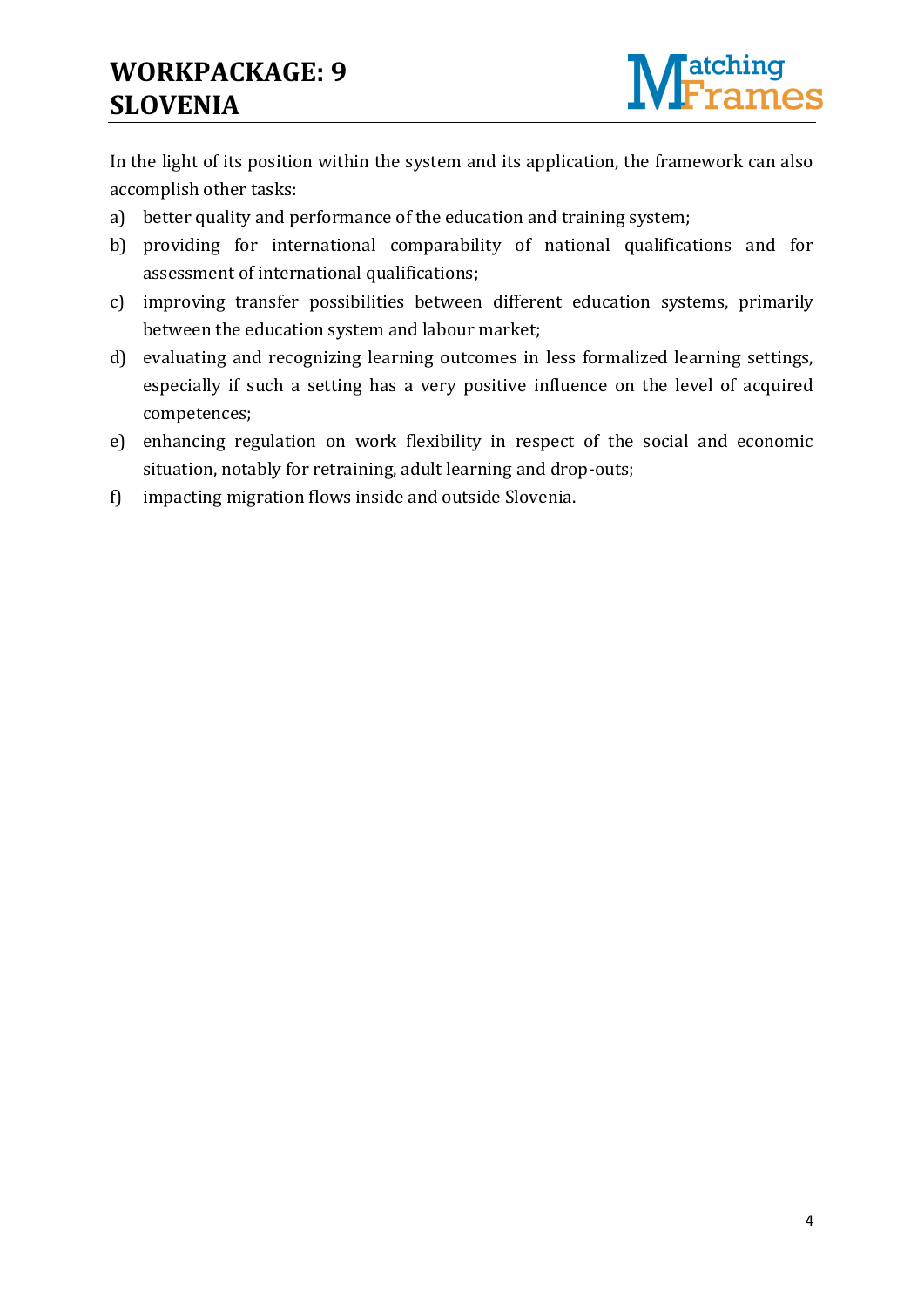

### *2) Number of levels*

In draft proposal the Slovenian qualifications framework has 10 levels. This proposal builds on KLASIUS, which has an eight-level structure with two sublevels (at levels 6 and 8). The proposal argues that 10 levels strike an appropriate balance between education and qualification system. It also provides a basis for better recognition of qualifications and recognition of formal and informal learning / skills / competencies.

#### *3) Level structure*

In the draft proposal of the SQF levels 3 to 6 are open to VET, while levels 7 to 10 are designed for higher education.

|                  | <b>Type of qualification</b>              |                                                |                                       |
|------------------|-------------------------------------------|------------------------------------------------|---------------------------------------|
| LEVEL.<br>SQF*   | <b>Education</b>                          | <b>National</b><br>vocational<br>qualification | <b>Supplementary</b><br>qualification |
| 10.              | Doctorate of science                      |                                                |                                       |
| 9.               | Master of science (MSc)                   |                                                |                                       |
| 8.               | Master (second Bologna cycle)             |                                                |                                       |
| 7.               | Professional /academic higher education   |                                                |                                       |
|                  | (first Bologna cycle)                     |                                                |                                       |
| 6.               | Post-secondary vocational and Higher      |                                                |                                       |
|                  | vocational education                      |                                                |                                       |
| 5.               | Secondary technical education (4 year VET |                                                |                                       |
|                  | General education                         |                                                |                                       |
| 4.               | Secondary vocational education (3 year    |                                                |                                       |
|                  | VET)                                      |                                                |                                       |
| 3.               | Lower vocational education (2 year VET)   |                                                |                                       |
| $\overline{2}$ . | Completed elementary school               |                                                |                                       |
| 1.               | Uncompleted elementary school             |                                                |                                       |

*\*SQF – Slovene qualifications framework*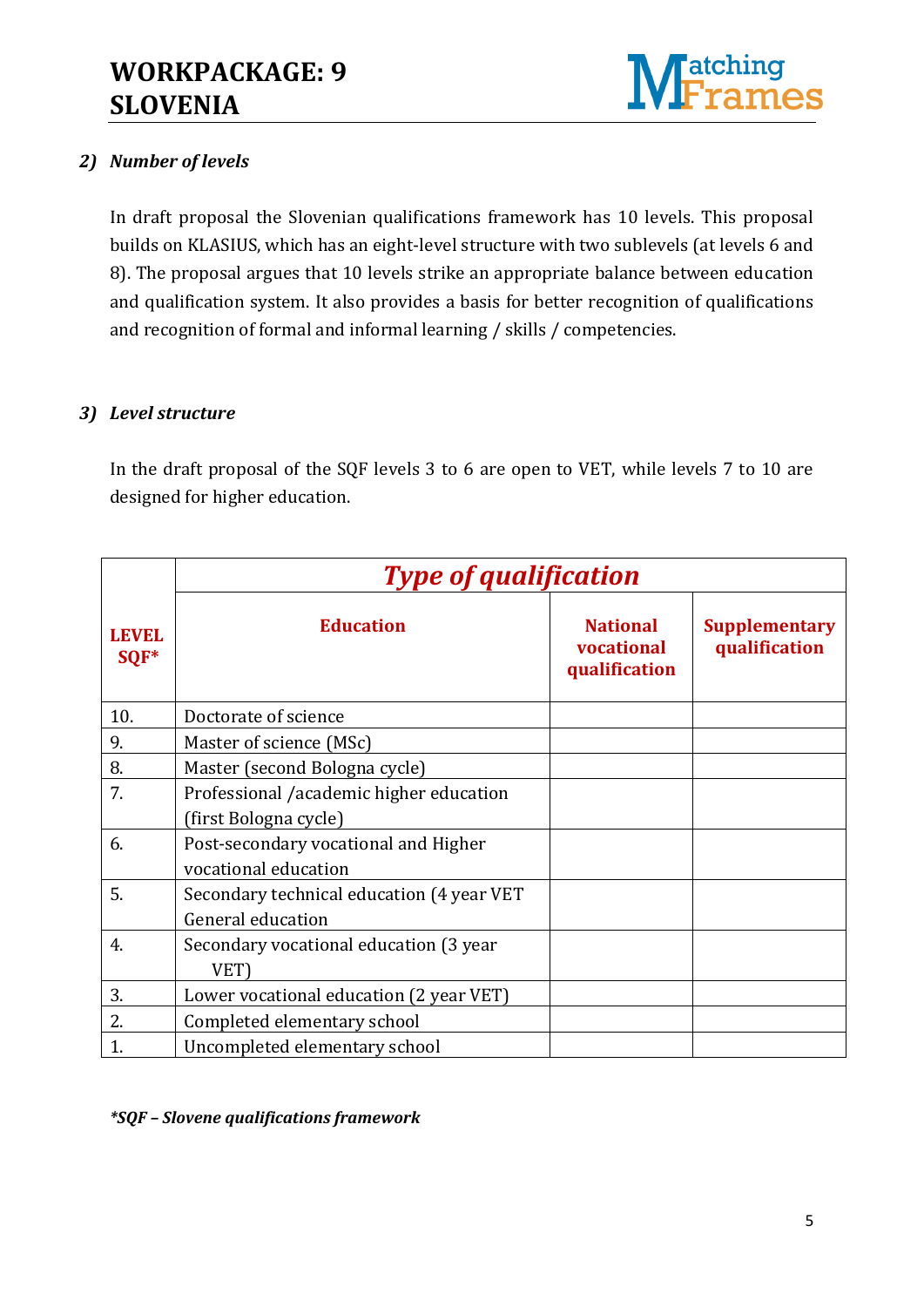

### *4) Principles of construction of the framework (which descriptors, which concept of competence)*

The levels descriptors for SQF are defined in terms of outcome criteria - knowledge, skills and competences:

**Knowledge** is the result of learning and acquisition of concepts, principles, theories and practices. It is obtained in different settings: in educational process, at work and in the context of private and social life.

- **Skills** are in the context of the Slovenian Qualifications Framework described as cognitive (e.g. use of logical, intuitive and creative thinking) and/or practical (e.g. manual skills and the use of materials, tools and instruments).

- **Competences** pertain to the ability to use and integrate knowledge and skills in educational, work, personal and/or professional situations. Competences vary in the light of their complexity, independence and responsibility for action. We distinguish between generic and vocationally specific competences.

**The classification of education in SQF is based on basic types of education by levels, as defined by KLASIUS,** and is placed in the SQF on the principle of perfect fit. All others are placed on the principle of best fit. Educational structure was set up in relation to the qualification structure, which currently has 8 levels (described in stages from simple to very complex work activities).

**In the mapping of educational and qualification level**, we rely on the present practice of placing occupational standards in relation to programs of vocational training and national vocational qualifications. We took into account the level of difficulty of learning outcomes (knowledge, skills and competences).

### **We followed the criteria:**

- complexity and depth of knowledge and understanding;
- necessary level of support and teaching;
- required level of involvement, autonomy and creativity;
- scale and complexity of application / practice;
- degree of transparency and dynamics of situations.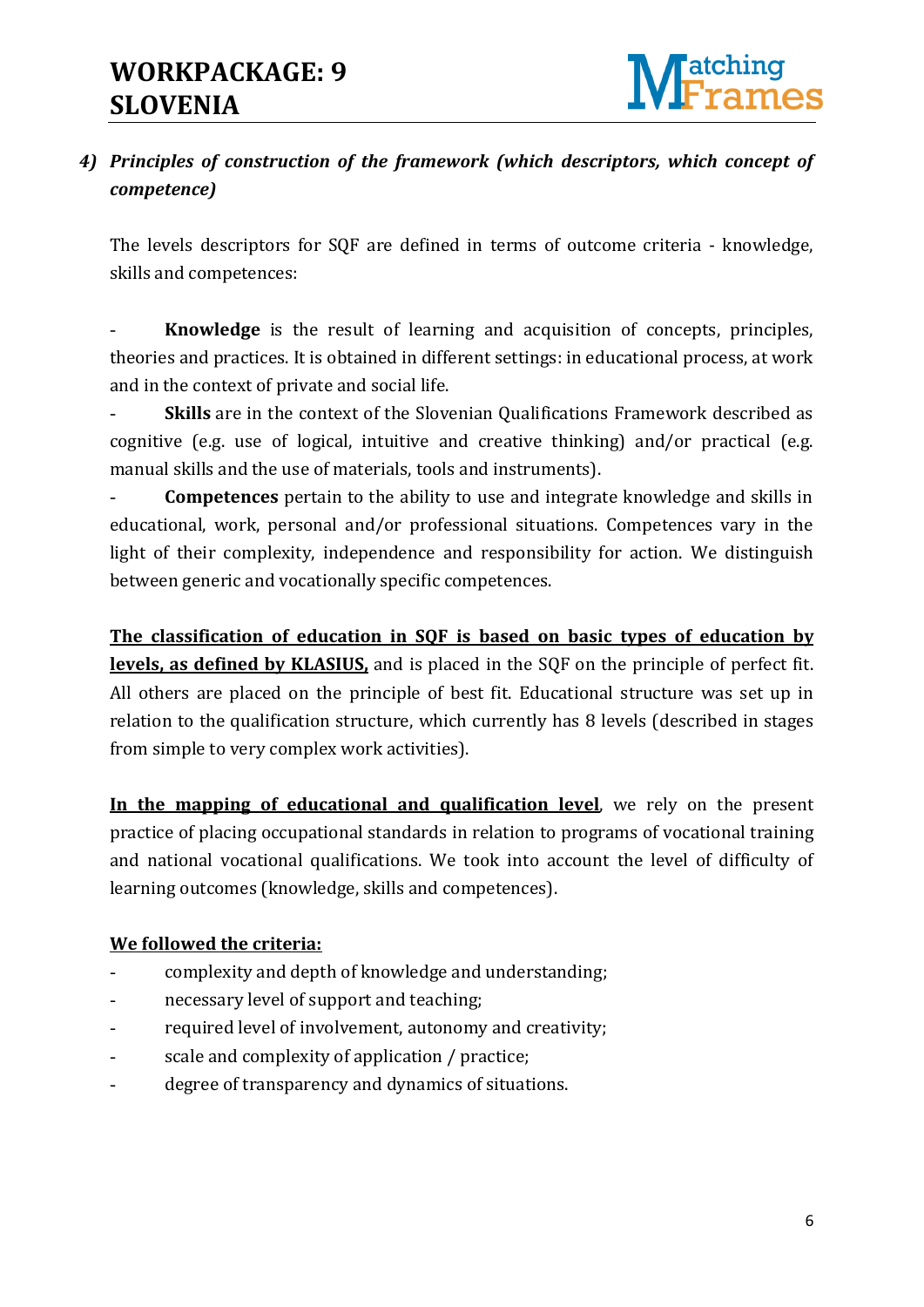

*5) Checking (comparing) the contents of the used terms by analysing glossaries. Note that glossaries are part of the EQF (parliament's decision) and of the NQFs* 

| <b>KEY TERM</b>                | <b>GLOSSARY EQF</b>                                | <b>GLOSSARY SQF</b>                                                                                      |
|--------------------------------|----------------------------------------------------|----------------------------------------------------------------------------------------------------------|
| <b>Qualification</b>           |                                                    | means a formal outcome of an assessment and   an official result of the assessment process and           |
|                                |                                                    | validation process which is obtained when $a \mid$ the recognition by a competent authority              |
|                                |                                                    | competent body determines that an individual deciding that an individual achieved learning               |
|                                | has achieved learning outcomes to given            | outcomes in line with defined standards. A                                                               |
|                                | standards                                          | qualification has currency in the labour market,                                                         |
|                                |                                                    | formal education system and lifelong learning                                                            |
| National qualifications system |                                                    | means all aspects of a Member State's activity The <b>Sectoral qualifications structure</b> is a list of |
|                                | related to the recognition of learning and other   | all nationally recognised occupational standards                                                         |
|                                | mechanisms that link education and training to     | and catalogues for NVQ classified into sectors                                                           |
|                                | the labour market and civil society. This includes | according to the standard classification of                                                              |
|                                | the development and implementation of              | activities and the level of difficulty.                                                                  |
|                                | institutional arrangements and processes           |                                                                                                          |
|                                | relating to quality assurance, assessment and the  |                                                                                                          |
|                                | award of qualifications. A national qualifications |                                                                                                          |
|                                | system may be composed of several subsystems       |                                                                                                          |
|                                | and may include a national qualifications          |                                                                                                          |
|                                | framework                                          |                                                                                                          |
|                                |                                                    |                                                                                                          |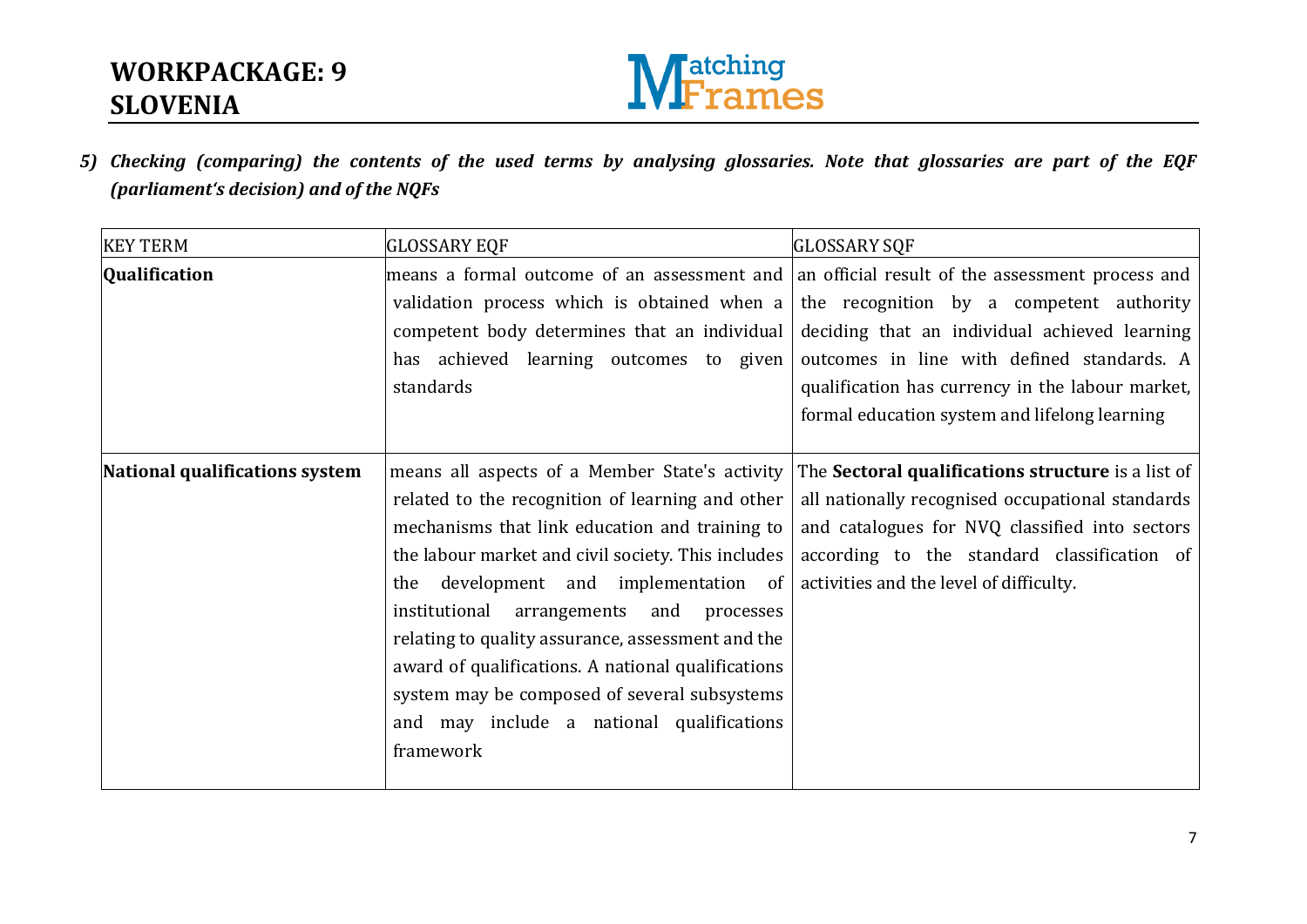

| <b>KEY TERM</b>                               |                | <b>GLOSSARY EQF</b>                                                                                                                                                                                                                                                                                                     | <b>GLOSSARY SQF</b>                                                                                                                                                                                                                                                                                                                                                                                                                                                                     |
|-----------------------------------------------|----------------|-------------------------------------------------------------------------------------------------------------------------------------------------------------------------------------------------------------------------------------------------------------------------------------------------------------------------|-----------------------------------------------------------------------------------------------------------------------------------------------------------------------------------------------------------------------------------------------------------------------------------------------------------------------------------------------------------------------------------------------------------------------------------------------------------------------------------------|
| <b>National</b>                               | qualifications | means an instrument for the classification of                                                                                                                                                                                                                                                                           | an instrument for development and classification                                                                                                                                                                                                                                                                                                                                                                                                                                        |
| framework                                     |                | qualifications according to a set of criteria for<br>specified levels of learning achieved, which aims<br>to integrate and coordinate national<br>qualifications subsystems and improve the<br>transparency, access, progression and quality of<br>qualifications in relation to the labour market<br>and civil society | qualifications<br>of<br>into<br>agreed<br>system.<br>Qualifications are in terms of learning outcomes<br>and descriptors assigned to the levels shown<br>relations between the qualifications indicated<br>the potential for horizontal<br>and vertical<br>between<br>transitions<br>skills.<br>Qualifications<br>Framework contributes to improving the quality,<br>accessibility and recognition of qualifications in<br>labour market in the<br>the<br>country or<br>internationally |
| <b>Sector</b>                                 |                | means a grouping of professional activities on<br>the basis of their main economic function,<br>product, service or technology                                                                                                                                                                                          |                                                                                                                                                                                                                                                                                                                                                                                                                                                                                         |
| <b>International sectoral</b><br>organisation |                | means an association of national organisations,<br>including,<br>for<br>example,<br>employers<br>and<br>professional bodies, which represents<br>the<br>interests of national sectors                                                                                                                                   |                                                                                                                                                                                                                                                                                                                                                                                                                                                                                         |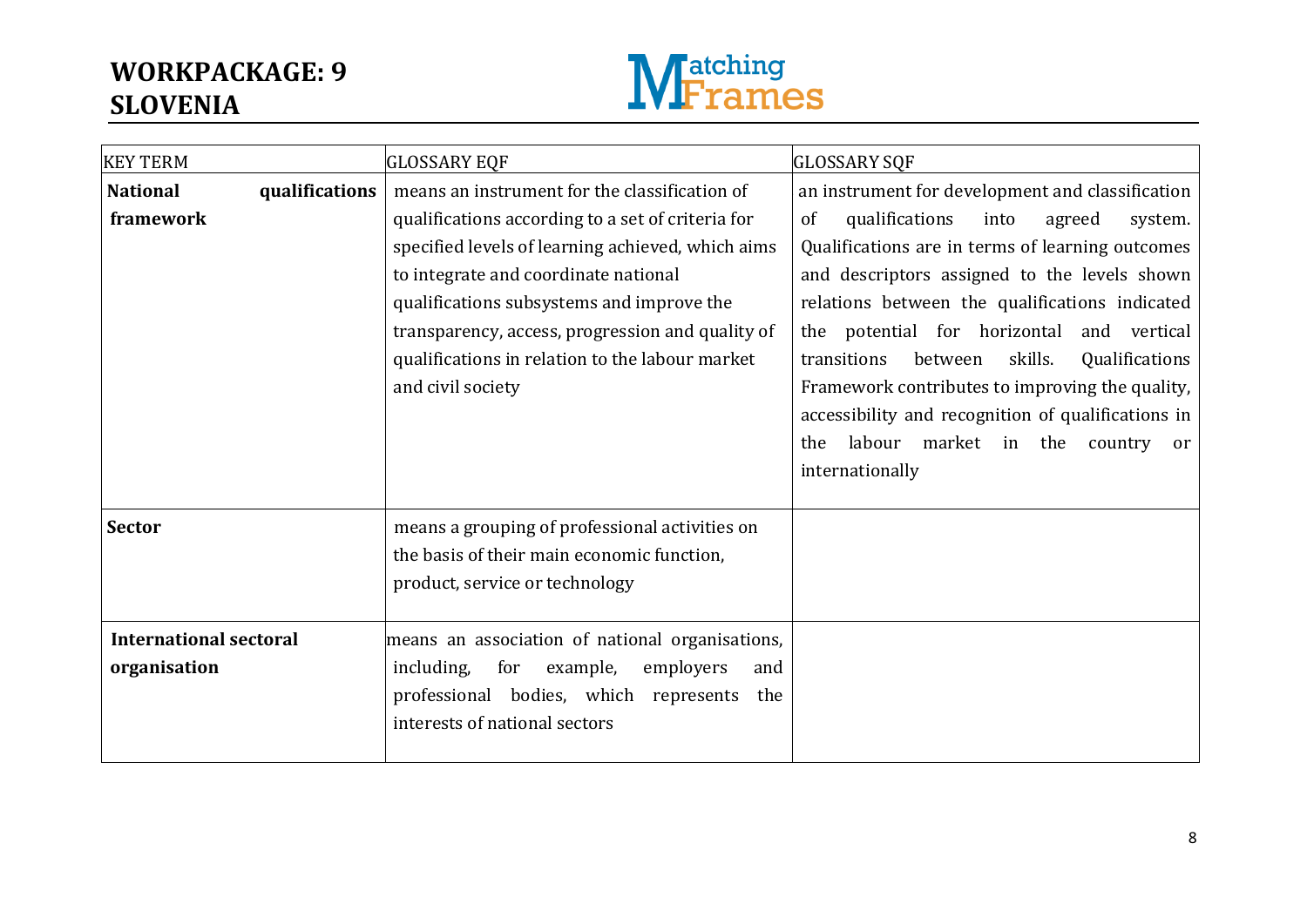

| <b>KEY TERM</b>          | <b>GLOSSARY EQF</b>                                                                                                                                                                                                                                                                                                    | <b>GLOSSARY SQF</b>                                                                                                                                                                                                                                                                                                                                                                                                                                                   |
|--------------------------|------------------------------------------------------------------------------------------------------------------------------------------------------------------------------------------------------------------------------------------------------------------------------------------------------------------------|-----------------------------------------------------------------------------------------------------------------------------------------------------------------------------------------------------------------------------------------------------------------------------------------------------------------------------------------------------------------------------------------------------------------------------------------------------------------------|
| <b>Learning outcomes</b> | means statements of what a learner knows,<br>understands and is able to do on completion of a<br>learning process, which are defined in terms of<br>knowledge, skills and competence                                                                                                                                   | involves knowledge, skills and competences<br>standardised at certain qualification level. It is a<br>statement explaining what an applicant at a<br>certain qualification level knows, can do and<br>decide after finishing a learning period. Learning<br>outcomes can be formulated in connection with<br>programme units, modules<br>and<br>courses,<br>programmes. Learning outcomes in these<br>connections lead to qualification or educational<br>attainment. |
| Knowledge                | means the outcome of the assimilation of<br>information through learning. Knowledge is the<br>body of facts, principles, theories and practices<br>that is related to a field of work or study. In the<br>context of the European Qualifications<br>Framework, knowledge is described as<br>theoretical and/or factual | is the result of learning and acquisition of<br>concepts, principles, theories and practices. It is<br>obtained in different settings: in educational<br>process, at work and in the context of private<br>and social life.                                                                                                                                                                                                                                           |
| <b>Skills</b>            | means the ability to apply knowledge and use<br>know-how to complete tasks and solve<br>problems. In the context of the European                                                                                                                                                                                       | are in the context of the Slovenian Qualifications<br>Framework described as cognitive (e.g. use of<br>logical, intuitive and creative thinking) and/or                                                                                                                                                                                                                                                                                                               |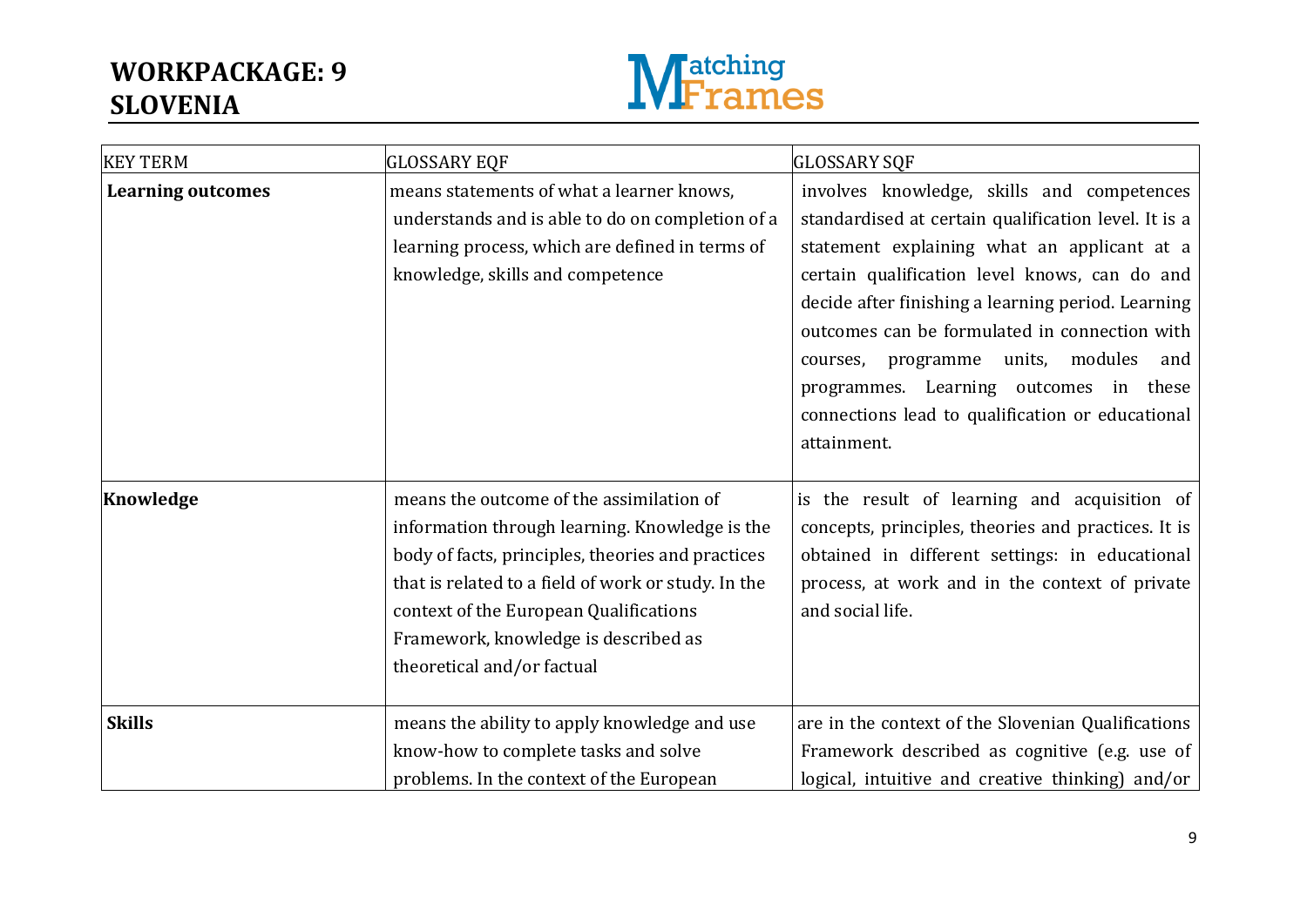

| <b>KEY TERM</b> | <b>GLOSSARY EQF</b>                                | <b>GLOSSARY SQF</b>                               |
|-----------------|----------------------------------------------------|---------------------------------------------------|
|                 | Qualifications Framework, skills are described as  | practical (e.g. manual skills and the use of      |
|                 | cognitive (involving the use of logical, intuitive | materials, tools and instruments).                |
|                 | and creative thinking) or practical (involving     |                                                   |
|                 | manual dexterity and the use of methods,           |                                                   |
|                 | materials, tools and instruments)                  |                                                   |
|                 |                                                    |                                                   |
| Competence      | means the proven ability to use knowledge,         | pertain to the ability to use and integrate       |
|                 | skills and personal, social and/or methodological  | knowledge and skills in educational, work,        |
|                 | abilities, in work or study situations and in      | and/or<br>professional<br>situations.<br>personal |
|                 | professional and personal development. In the      | Competences vary in the light of their            |
|                 | context of the European Qualifications             | complexity, independence and responsibility for   |
|                 | Framework, competence is described in terms of     | action. We distinguish between generic and        |
|                 | responsibility and autonomy                        | vocationally specific competences.                |
|                 |                                                    |                                                   |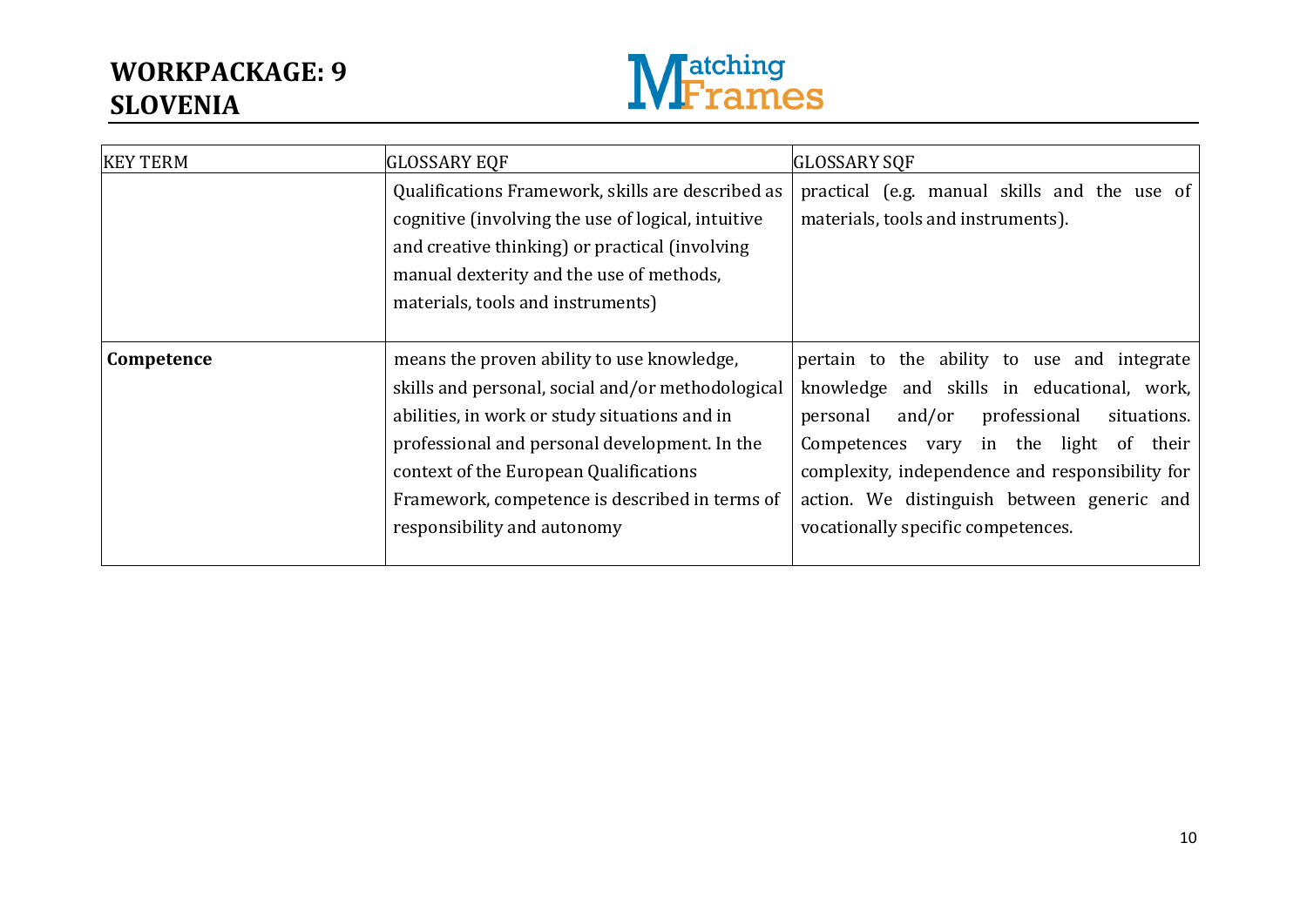

### 1. **Comparing sectoral qualifications frameworks (sectoral approaches) with the SQF**

**Currently, there are no official Sectoral qualifications frameworks in Slovenia**. It is necessary to prepare and implement the Slovenian qualifications frameworks first and then we can start to prepare Sectoral qualifications frameworks.

The Institute of the Republic of Slovenia for Vocational Education and Training (CPI) has been entrusted with the operative implementation of the project "The Slovenian Qualifications Framework" which is planned for the period 2009-2013. The primary objectives of the project are the development of the Slovenian Qualifications Framework and its implementation in all sectors, meaning a gradual development and the adaptation of sectoral qualifications to the EQF.

In the first phase of project, the draft proposal of the SQF was prepared by the national experts working group, whose tasks was to draft a methodology for designing the SQF, taking into account national specifics and international experience, and to developed a transparent methodology to the EQF. The methodology was approved in the second phase by the government project team, whose tasks include defining a NCP EQF, approval of the methodology and criteria for aligning Slovenian qualifications, certificates and diplomas with the EQF and approval of the Slovenian Qualifications Framework. It is important that both groups comprise representatives from social partners and competent ministries, as well as experts.

The third phase involves testing the methodology and implementation at the sectoral level. This is a national activity at the sectoral level, which will include experts and social partners in specific areas. The CPI and social partners are planning the development of sectoral qualification tools that will assist in the more detailed organisation of qualifications by level. Currently, a pilot implementation of Sectoral qualifications framework is carried on in the sector of hospitality and tourism and also in the sector of ICT. The members of the working group are the representatives of the social partners (chambers, ministries, trade unions).